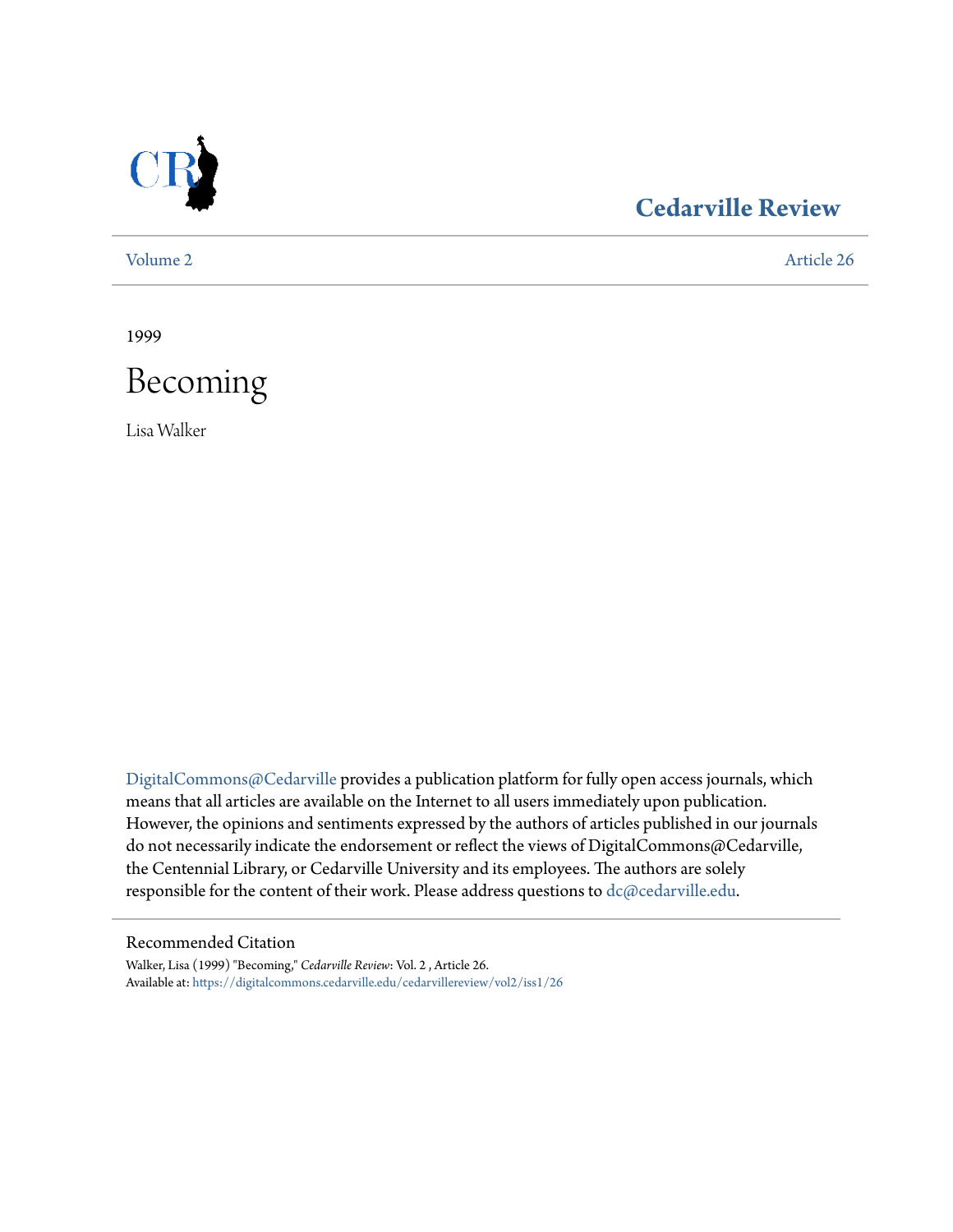# Becoming

Browse the contents of [this issue](https://digitalcommons.cedarville.edu/cedarvillereview/vol2/iss1) of *Cedarville Review*.

#### **Keywords**

Poetry

#### **Creative Commons License**  $\bigcirc$  000

This work is licensed under a [Creative Commons Attribution-Noncommercial-No Derivative Works 4.0](http://creativecommons.org/licenses/by-nc-nd/4.0/) [License.](http://creativecommons.org/licenses/by-nc-nd/4.0/)

Follow this and additional works at: [https://digitalcommons.cedarville.edu/cedarvillereview](https://digitalcommons.cedarville.edu/cedarvillereview?utm_source=digitalcommons.cedarville.edu%2Fcedarvillereview%2Fvol2%2Fiss1%2F26&utm_medium=PDF&utm_campaign=PDFCoverPages)



This poetry is available in Cedarville Review: [https://digitalcommons.cedarville.edu/cedarvillereview/vol2/iss1/26](https://digitalcommons.cedarville.edu/cedarvillereview/vol2/iss1/26?utm_source=digitalcommons.cedarville.edu%2Fcedarvillereview%2Fvol2%2Fiss1%2F26&utm_medium=PDF&utm_campaign=PDFCoverPages)